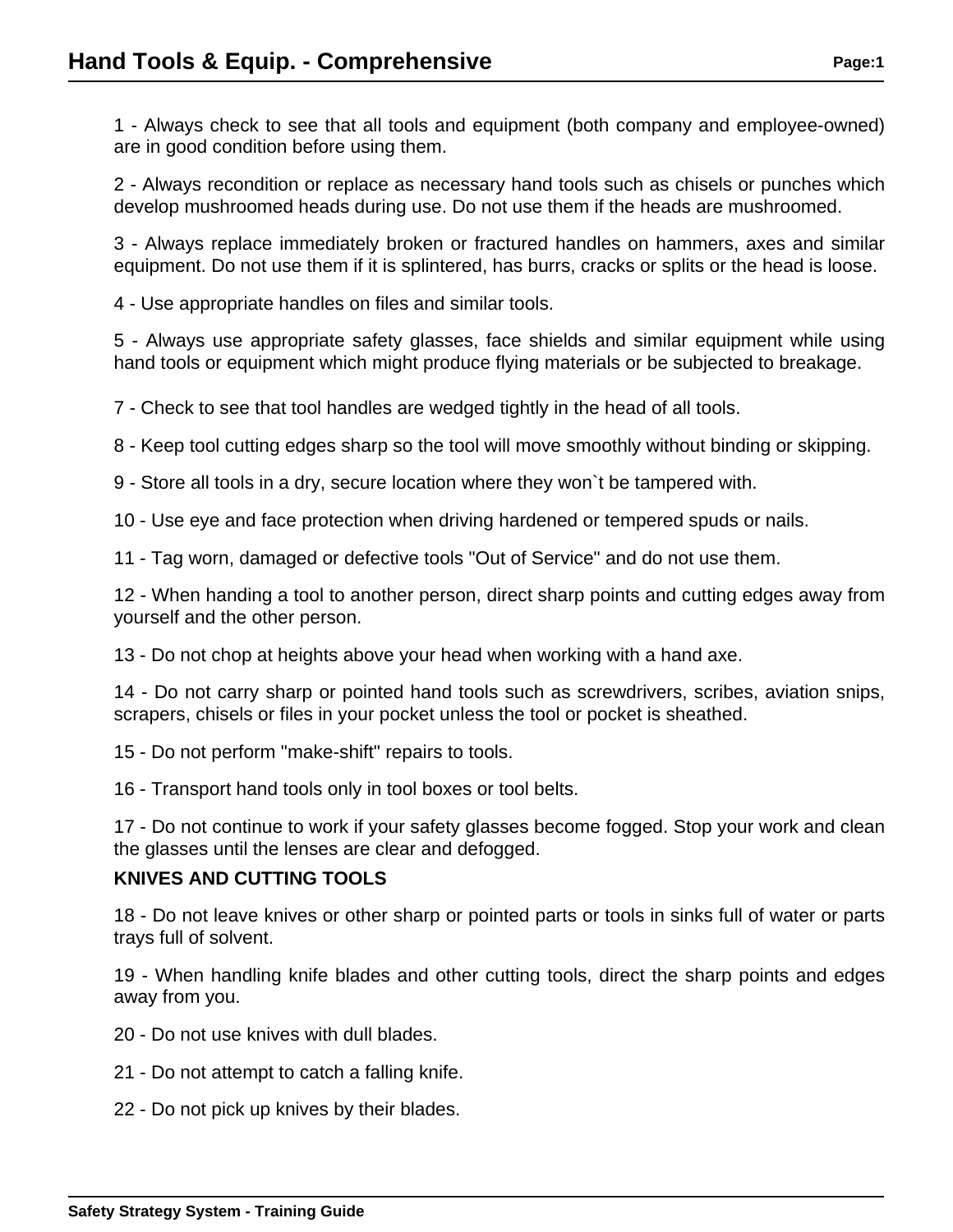### **HAMMERS**

- 23 Do not strike nails or other objects with the cheek of the hammer.
- 24 Do not strike a hardened steel surface, such as a cold chisel, with a claw hammer.
- 25 Do not strike one hammer against another hammer.
- 26 Do not use a hammer if your hands are oily, greasy or wet.
- 27 Use only a sledge type hammer on a striking face wrench.

29 - Do not use a hammer as a wedge, a pry bar or for pulling large spikes.

## **SCREWDRIVERS**

- 30 Always match the size and type of screwdriver blade to fit the head of the screw.
- 31 Do not hold the workpiece against your body while using a screwdriver.
- 32 Do not put your fingers near the blade of the screwdriver when tightening a screw.
- 33 Do not use a screwdriver as a punch, chisel or pry bar.
- 34 Do not use a screwdriver if your hands are wet, oily or greasy.
- 35 Use an awl, drill or nail to make a starting hole for screws.
- 36 Do not use a screwdriver as a punch, chisel, pry bar or nail puller.
- 37 When using a spiral ratchet screwdriver, push down firmly and slowly.

## **WRENCHES**

38 - Do not use wrenches that are bent, cracked, badly chipped or that have loose or broken handles.

- 40 Size the adjustable wrench to fit the nut before turning.
- 41 Do not use a wrench with broken or battered points.

42 - Discard any wrench with spread, nicked or battered jaws, or if the handle is bent.

43 - Use box or socket wrenches on hexagon nuts and bolts as a first choice, and open end wrenches as a second choice.

44 - Do not slip a pipe over a single head wrench handle for increased leverage.

## **PLIERS**

- 45 Do not use pliers as a wrench or a hammer.
- 46 Do not use pliers that are cracked, broken or sprung.

47 - When using diagonal cutting pliers, shield the loose pieces of cut material from flying into